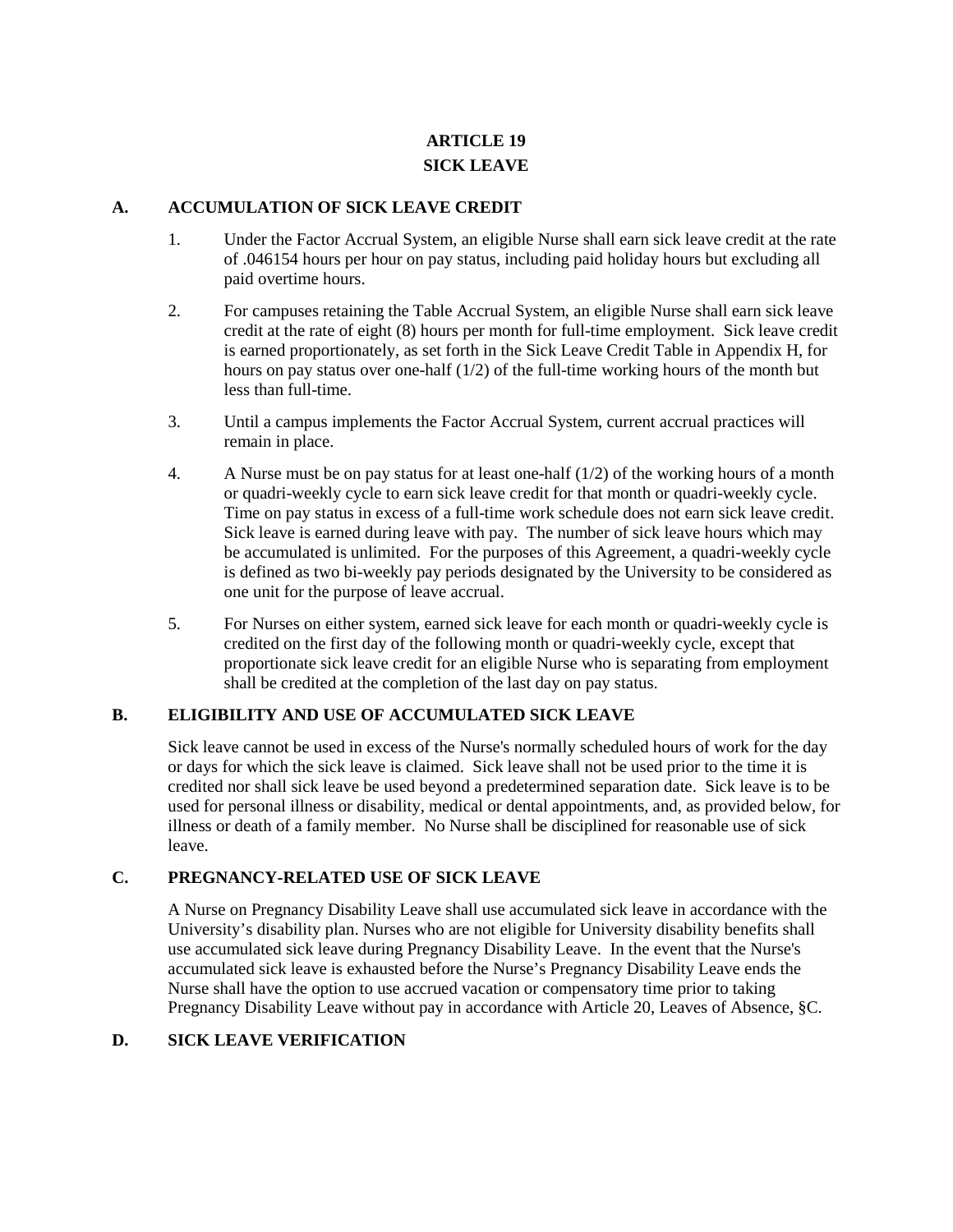The University may require reasonable proof sufficient to justify the Nurse's sick leave absence when an absence exceeds three (3) consecutive scheduled days of work; or for shorter periods with good cause and prior notice to the Nurse.

# **E. FAMILY ILLNESS**

- 1. A Nurse shall be permitted to use not more than thirty (30) calendar days of accrued sick leave in any calendar year when the Nurse is required to be in attendance or to provide care because of illness of the Nurse's spouse, domestic partner, parent, grandparent, child, grandchild or sibling. This provision also covers other related person(s) residing in the Nurse's household.
- 2. When sick leave is used as provided in this Section during Family and Medical Leave (FML) that a Nurse takes to care for a child, parent, spouse, or domestic partner, in accordance with Leaves of Absence, Article 20, §C.3., such time shall be deducted from the Nurse's FML entitlement of twelve (12) work weeks in a calendar year.
- 3. When sick leave is used as provided in this Section during FML that the Nurse takes as Military Caregiver Leave, as defined in Leaves of Absence, Article 20, §C.6., such time shall be deducted from the Nurse's leave entitlement for Military Caregiver Leave of twenty-six (26) workweeks in a single twelve-month leave period, as defined in Leaves of Absence, Article 20, §C.6.a.(8).

# **F. ILLNESS DURING VACATION**

If, while on vacation a Nurse becomes ill and is under the care of a health care provider and submits a health care provider's statement, the Nurse may use sick leave for the personal illness. Use of sick leave for the care of a family member is not covered during the Nurse's vacation.

## **G. TRANSFER OF SICK LEAVE**

- 1. A Nurse transferred, promoted, or demoted without a break in service to or from a position within this unit shall have any accumulated sick leave transferred if the Nurse is moving to a position in which sick leave can be accumulated.
- 2. A Nurse transferred, promoted, or demoted out of this unit shall have any accumulated sick leave transferred if the Nurse is moving to a position where sick leave can be accumulated. A Nurse transferred, promoted, or demoted out of this unit to a position which is not eligible for sick leave shall have the Nurse's accumulated sick leave held in abeyance or paid out, at the Nurse's option. If the Nurse should subsequently move without a break in service to a position within the University which is eligible for sick leave, the previously accumulated sick leave would be restored. A Nurse who is laid off and recalled into this unit within the Nurse's period of recall eligibility shall have all accumulated sick leave from prior service reinstated.
- 3. A Nurse who is transferred, promoted, demoted, recalled, or preferentially rehired into a different bargaining unit shall have the accumulation, use and transfer of sick leave governed by the policies and/or contracts covering Nurses in that bargaining unit.

## **H. REINSTATEMENT OF SICK LEAVE**

A Nurse re-employed into this unit after a break in service of less than six (6) months shall have accumulated sick leave from prior service reinstated if the new position is one which is eligible for sick leave.

## **I. CONVERSION OF SICK LEAVE ON RETIREMENT**